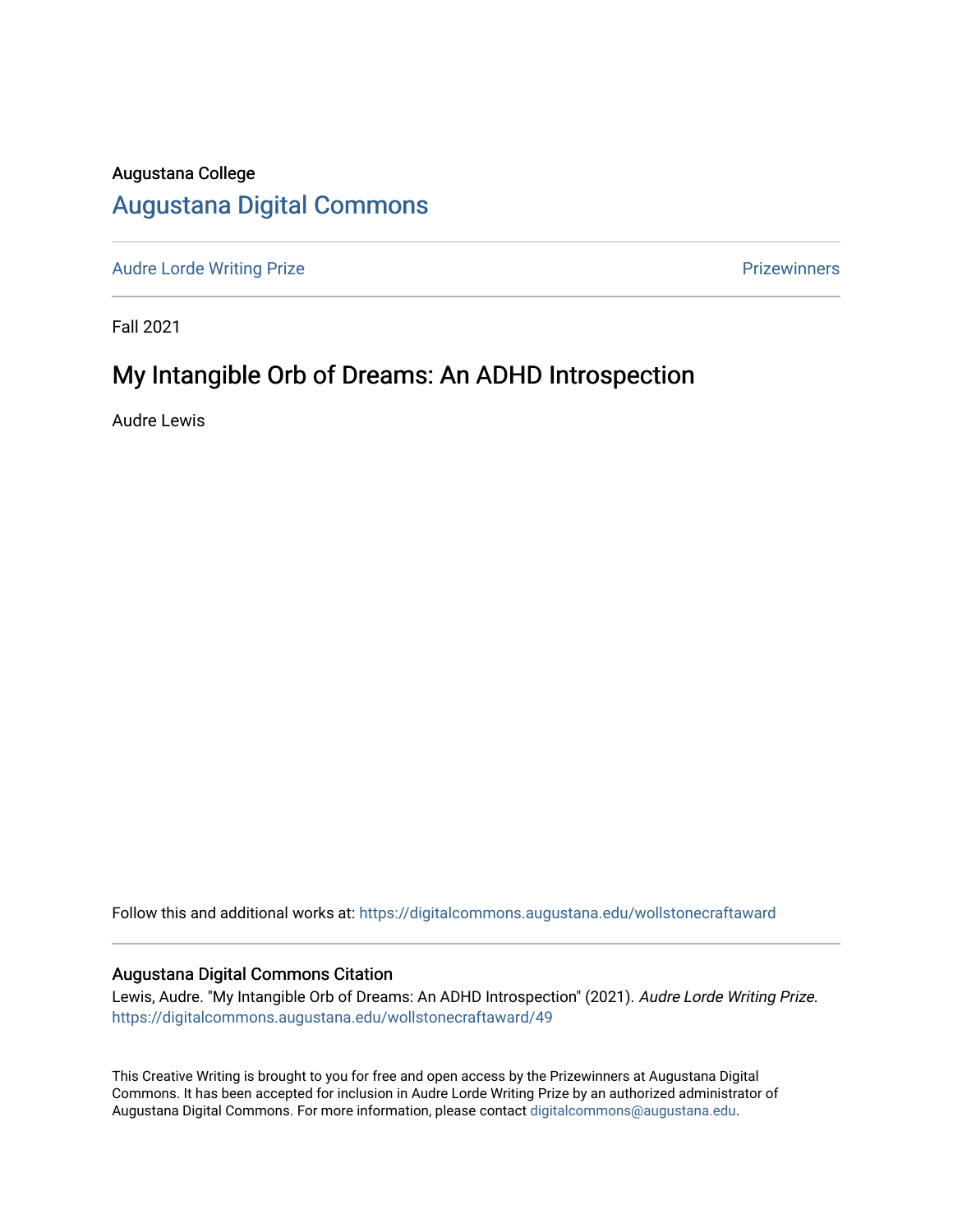**Audre Lewis**

*My Intangible Orb of Dreams: An ADHD Introspection*

**Fall 2021**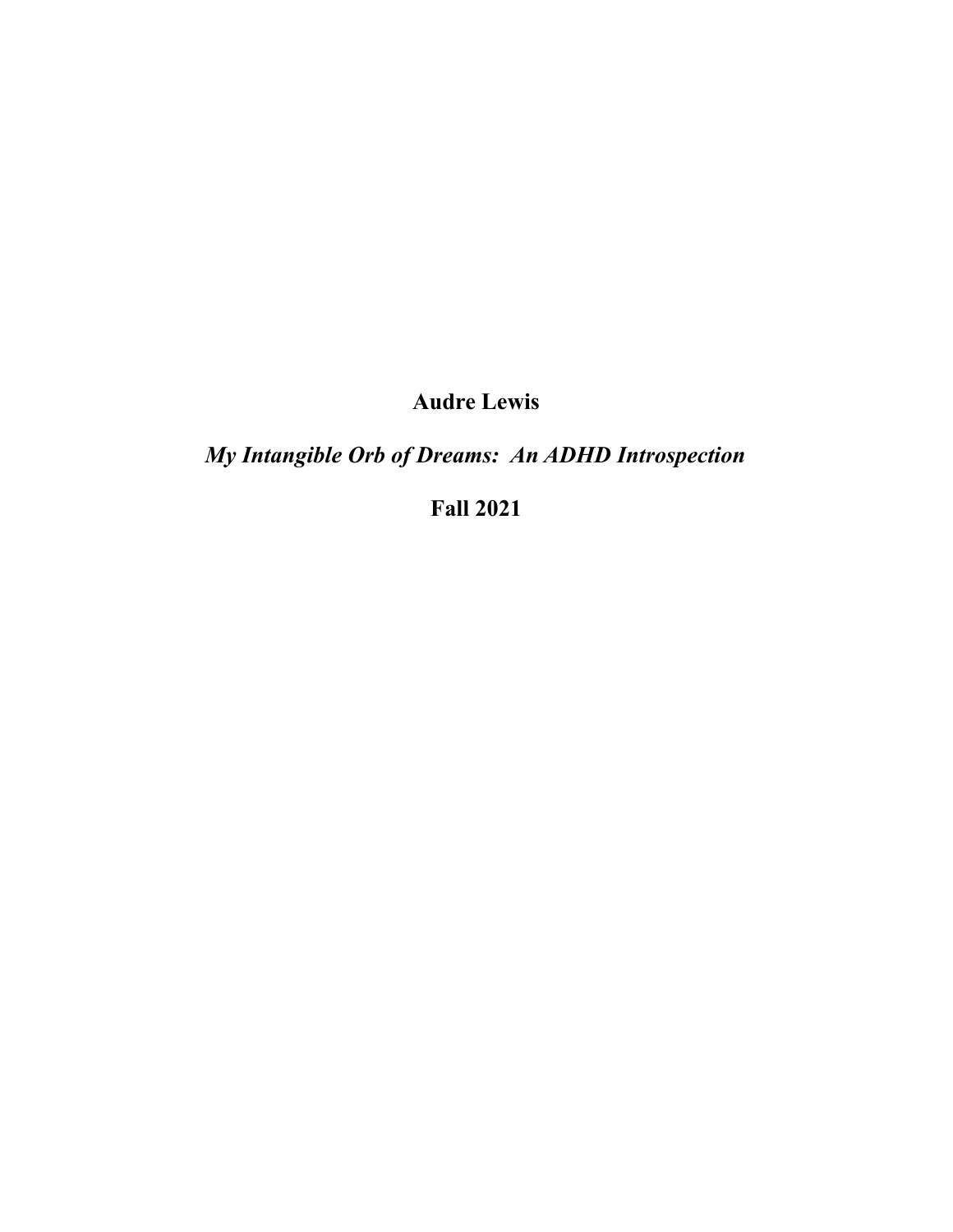I'm a big hot mess who forgets things and jumbles her words and gets exhausted easily. I have a hard time forming new habits, I can't ever get to work on time and I've eaten basically just breakfast food for the last 36 hrs. The world seems big and hard because I find the future you tell me to dream of boring. I will fall down rabbit holes of my brain sitting and listening to Lorde and tell you about my daydreams. When I'm still and take in everything around me, I shed a few tears of joy and bliss. My kitchen cupboards may be a mess but I will sit in my big chair and put words together until I feel like I can breathe again. I can't tell you what job I will have when I graduate but I dream about the book I will write. I want to do so many things. Soak up so much knowledge and go to so many places and learn how to make a life for myself. I want to create and heal and move my body with strength and grace and enjoy the peace and sun and music of this existence. My Intangible Orb of Dreams fills me with such a strong fire, I promise. I'm just a bit misunderstood and can't do what you say I have to. Putting sentences together out loud is hard but I will write you many poems. The everyday-ness gets repetitive and hard to keep up when connection and creation and simple joys are the only things filling me up. I wish I could sit here and listen to music and be encapsulated by the world and my own thought forever. My mind is an endless generator of creative thinking and problem solving, but the "shoulds" of our conditioning feel like a giant wall standing between me and wholeness.

I've spent so long figuring out how to trust, honor, forgive myself; be slow, be still, create, love and be loved: this has been my foundation and I thought it was so solid. I was diagnosed with ADHD in June, and my cycle of healing started all over again. As I move through life with this added layer, the authenticity I had grown to be so rooted in, has suddenly been doused in misconceptions and stigma and shame. At 19, my self-worth was suddenly entrenched in internalized ableism and capitalist ideals. I miss telling you about how the sun only drips with pure bliss and the realm dense green is my source of safety and stillness, but I am exhausted from playing the productivity catch-up game.

My worth is not what I can do for you, for your money. My true being is something the world doesn't get to see, hidden behind the tall walls of institutionalism. Everything I'm told to dream of seems so rigid and unfulfilling and I can't imagine exactly how my true purpose will bring me a life of stability

1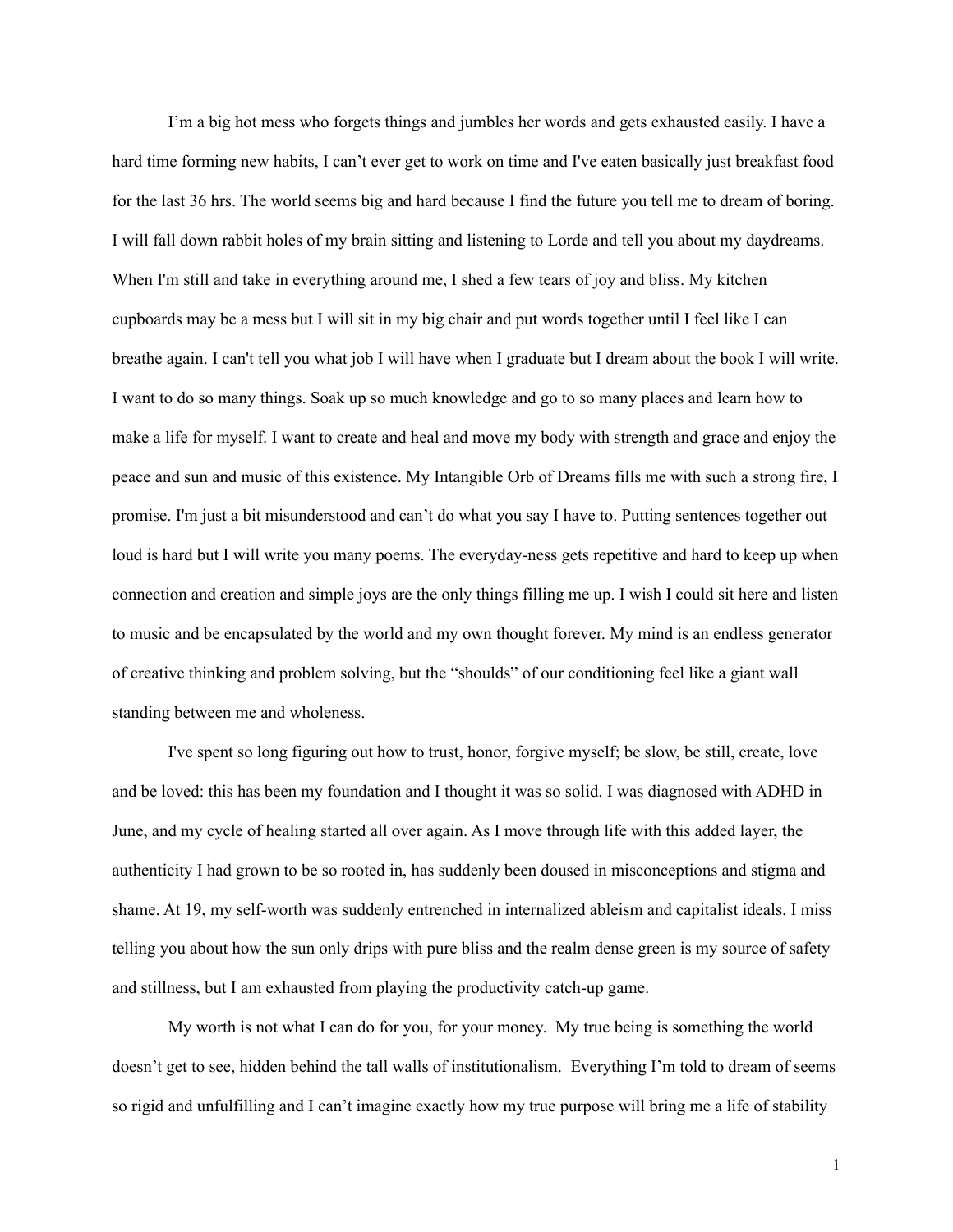and joy. But I trust myself enough to know that eventually it will, so in the meantime I envision a state of being. Let me tell you about her: she is truly herself. Her authenticity and neurodiversity are her power, and she is so rooted in this. She is able to explore her many interests, create, run with fiery lungs and quick feet that ground her deep into the earth. She knows how to say "no" and isn't swarmed with guilt when she rests. She decorates her body and her space in color and art and beautiful shiny things. She finds immense peace in a deep breath, nourishing her body, sharing wisdom with those who are curious enough to listen, she listens back. She has the time and energy to eat delicious things and feel divine in nature, existing in a state of neutrality and acceptance. She will not accept feeling like she's not enough because she understands that shame and guilt are merely reflections and projections of the environment we inhabit. Don't you dare tell her that she is not whole, partial or incomplete. She just refuses to be your little worker bee.

My late diagnosis has caused quite the identity crisis. How do I embrace my neurodiversity when I'm congratulated for spreading myself so thin, to the point of complete exhaustion, just so that I can feel like enough? How do I embrace my neurodiversity when my professors assume I'm careless and lazy? What do I do with this new piece of my identity when my needs will only be acknowledged when they're expressed in a doctor's note? What do I do when the doctor takes weeks to write it but my grades are already slipping and I don't have the energy to schedule another meeting? What do I do when my insurance suddenly decides to stop covering my medication, but I've run out two days early and I can't afford another layer of brain fog? What do I do when I pick up a new project then drop it when the novelty wears off? Did I disappoint already? What do I do when you ask how my to-do list is going before you ask about me? What do I do when consistency is not on the list of Audre brain things, but I'm told it's the only key to success. What do I do when I forget what I was saying-- mid sentence? Now you're staring at me but words do not exist anymore and suddenly my chest is tight and my fingers are numb. How about when burnout, fueled by my avoidant tendencies leave me glued to my bed? Everything I want and need to do floats around me but I can't move. What about when I rarely pursue my hobbies, because otherwise I will fall down into a deep rabbithole and pursue them tunnel vision style--

2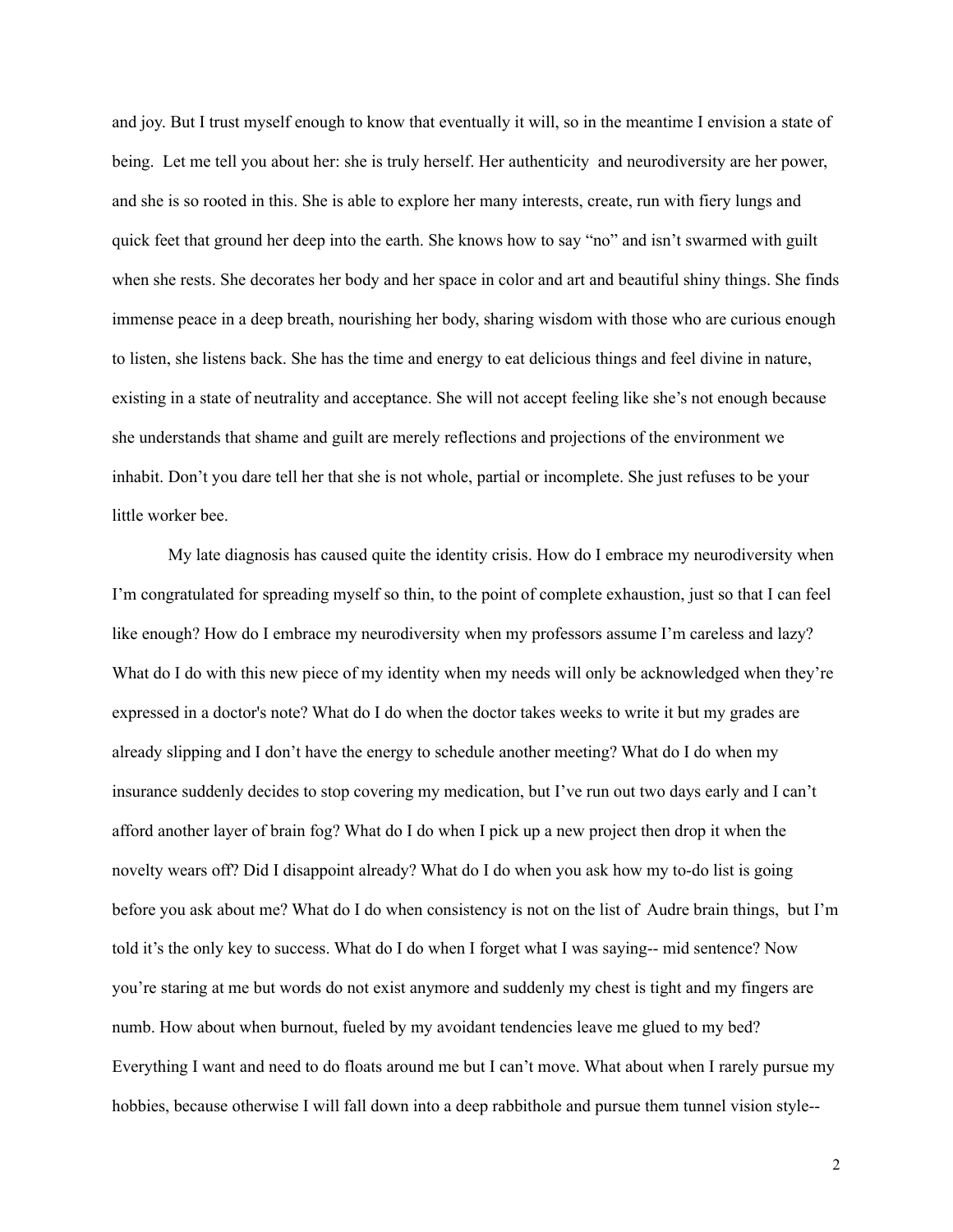the dishes are piled up in the sink and have 3 assignments due tomorrow. I can't see anything else until I pull myself out. How do I embrace my neurodiversity when I've been told it is- and therefore my entire existence is just not worthy of space here?

My foundation of self-trust will slowly return when I learn to exist in this world, loudly, without shrinking myself to fit this funny little mold that makes absolutely no sense at all. I get a bit closer to my intangible orb of dreams when I embody the Audre who uses her true authenticity as her grounding power. I accept that the process of rooting every part of me is slow and slightly grueling. I envision what I wear, my personal transformation when I put on my jewelry, how I feel when I know I've made someone feel a little more seen than they did before. My stability comes from being deeply devoted to the things I truly care about, when I'm given the space. I am rooted when I'm allowed to feel intense emotions, even when it makes you uncomfortable. I get frustrated or impatient easily but I am also so quick to love and fill with excitement. Give me more opportunities to connect and create and explore what I'm truly passionate about. Save me your judgmental perceptions of the way I function; I woke up with four spoons today but you still have all ten. I wish I had more days to spend in the sun, more moments to be deeply content with unpacking my mind in stillness. I wish I had more days to surpass small talk, to understand and appreciate the wonderful minds I am surrounded by. I wish I had more time to sing and scream and consume art. I want more time to rest and dream. But the scatterbrained worker bee is always looming. I am reminding myself, and you, that I am not dysfunctional at all, I'm simply wired to spend energy on things that truly fulfill my purpose here. It might not be right or enough, but at least it's true. I've come to realize that my neurodivergence is not separate from my being that I have already learned to love. Everything that I am, lover of all things, writer, procrastinator, a deeply curious soul, and a scatterbrained hot mess are all wonderful products of my hard wiring. The strength that comes in authentic identity, mirror each other and plant seeds as little opportunities for deep, true knowing. Where it's right, wonderful pieces of our existence will grow and transform when they are needed. And this gives me hope. Hope that we will learn to be so true that we naturally start deconstructing old paradigms that tell us we are not worthy. My forgetful, disorganized, but playfully

3